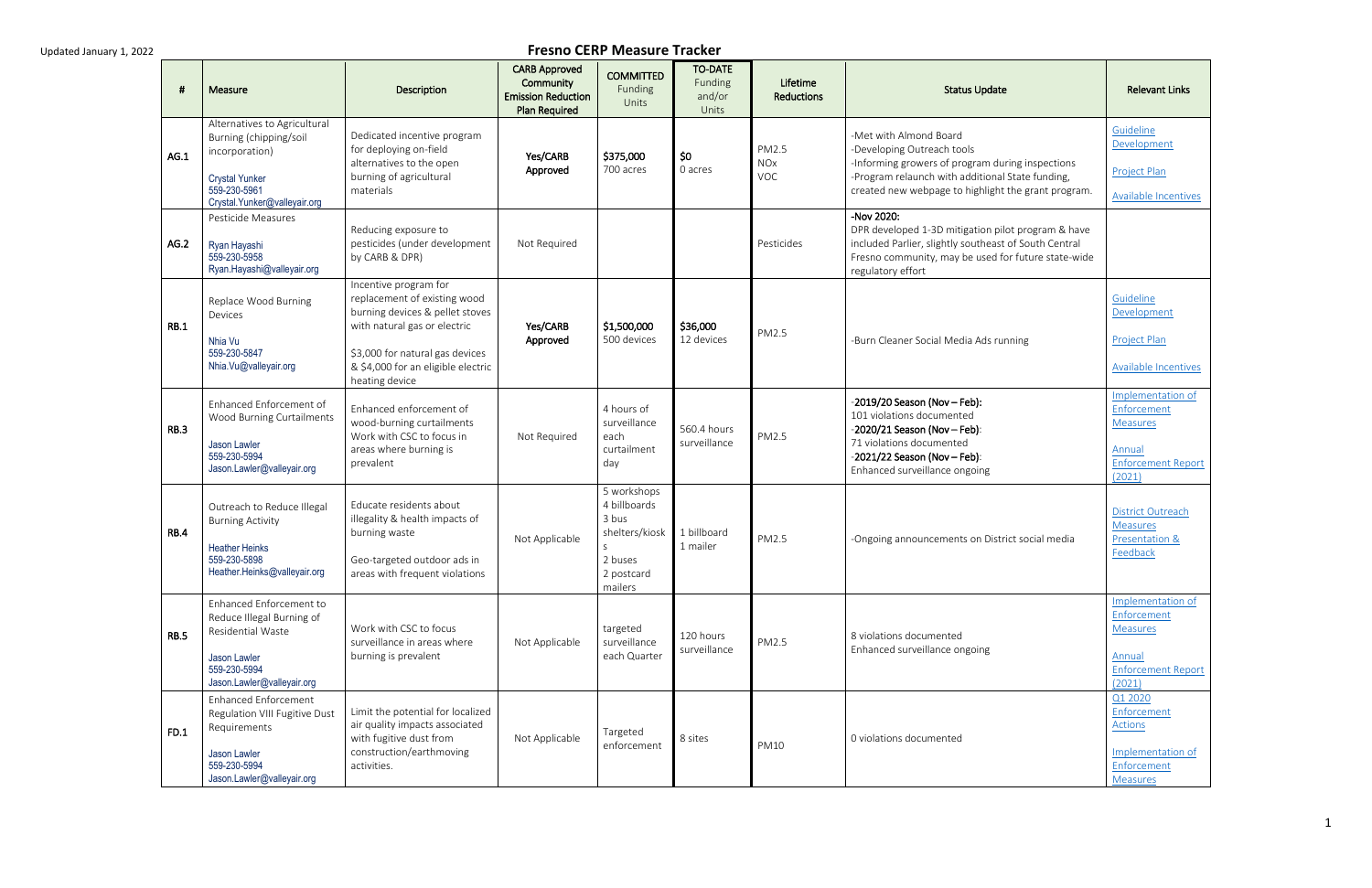| #           | Measure                                                                                                       | Description                                                                                                                                                                                                          | <b>CARB Approved</b><br>Community<br><b>Emission Reduction</b><br><b>Plan Required</b> | <b>COMMITTED</b><br>Funding<br>Units               | <b>TO-DATE</b><br>Funding<br>and/or<br>Units                              | Lifetime<br>Reductions                  | <b>Status Update</b>                                                                                                                                                                                                                                                                                                          | <b>Relevant Links</b>                                             |
|-------------|---------------------------------------------------------------------------------------------------------------|----------------------------------------------------------------------------------------------------------------------------------------------------------------------------------------------------------------------|----------------------------------------------------------------------------------------|----------------------------------------------------|---------------------------------------------------------------------------|-----------------------------------------|-------------------------------------------------------------------------------------------------------------------------------------------------------------------------------------------------------------------------------------------------------------------------------------------------------------------------------|-------------------------------------------------------------------|
| <b>FD.2</b> | <b>Street Sweeping</b><br>Mark Montelongo<br>559-230-5905<br>Mark.Montelongo@valleyair.org                    | Identify opportunities to<br>further street sweeping efforts<br>in the community                                                                                                                                     | Not Applicable                                                                         |                                                    |                                                                           | <b>PM10</b>                             | -District has coordinated with the County of Fresno to<br>present & discuss implementation of the measure.<br>-A street sweeping map has been provided by the City                                                                                                                                                            | <b>Street Sweeping</b><br>Map                                     |
| <b>FD.3</b> | Road paving improvements<br>Mark Montelongo<br>559-230-5905<br>Mark.Montelongo@valleyair.org                  | Evaluate feasibility of road<br>paving, road resurfacing, &<br>sidewalk improvements,<br>provide support in grant<br>applications                                                                                    | Not Applicable                                                                         |                                                    |                                                                           | <b>PM10</b>                             | -The District has coordinated with the City and County<br>of Fresno to present & discuss implementation of the<br>measure. The District has received a list of<br>improvement projects within the Community.                                                                                                                  | Map of SB1 funded<br>projects                                     |
| LG.1        | Residential Lawn & Garden<br>Equipment<br>Nhia Vu<br>559-230-5847<br>Nhia.Vu@valleyair.org                    | Increased incentives for the<br>replacement of gas-powered<br>residential lawn care<br>equipment with electric units<br>for residents within AB 617<br>boundary                                                      | Yes/CARB<br>Approved                                                                   | \$200,000<br>570 units<br>100% cost                | \$11,130.59<br>33 units<br>(24)<br>Replacements<br>and 9 New<br>Purchase) | NOx: 0.009 tons<br>PM2.5: 0.006<br>tons | -Project plan approved by CARB<br>-Deploying in store point of sale signage at ACE<br>Hardware in the community<br>- Commercials on Spanish radio begin in June 2021<br>-Dropped off outreach banner & materials at Ace<br>Hardware in AB 617 community.<br>-Working with a mower vendor to arrange Fresno<br>Trade In Event. | Project Plan<br><b>Available Incentives</b>                       |
| LG.2        | Commercial Lawn & Garden<br>Equipment<br>Nhia Vu<br>559-230-5847<br>Nhia.Vu@valleyair.org                     | Incentives for replacement of<br>gas-powered commercial lawn<br>care equipment with electric<br>units for operations within AB<br>617 boundary                                                                       | Yes/CARB<br>Approved                                                                   | \$75,000<br>60 units                               | \$0<br>0 units                                                            | <b>NO<sub>x</sub></b><br>PM2.5          | -Project plan approved by CARB<br>- Social media campaign and advertising scheduled for<br>April, May, June, 2021<br>- Commercials on Spanish radio begin in June 2021<br>- Zoom Press Event 6/25/21                                                                                                                          | Project Plan<br><b>Available Incentives</b>                       |
| SD.1        | Solar power & energy<br>storage<br>Tom Jordan<br>559-230-5802<br>Tom.Jordan@valleyair.org                     | Seek incentives for local<br>businesses & homeowners to<br>install<br>Coordinate meetings that offer<br>incentives for solar<br>photovoltaic (PV) installation,<br>green energy programs to<br>reduce utility rates. | Not Required                                                                           | 1 meeting<br>with CSC                              | 2 CSC meeting<br>with project<br>partners                                 | <b>NOx</b>                              | - Have requested Grid Alternatives, the CPUC, & Fresno<br>EOC to present information to the CSC at future<br>meeting                                                                                                                                                                                                          |                                                                   |
| UG.1        | Urban greening & forestry in<br>the community<br>Aaron Tarango<br>559-230-5873<br>Aaron.tarango@valleyair.org | Identify & support efforts to<br>increase urban greening &<br>forestry. District will consider a<br>funding match, contingent on<br>state funding allocations.                                                       | Yes/ CARB<br>Approved                                                                  | \$1,000,000<br>2 Meetings<br>with CSC              | \$0<br>0 projects                                                         | <b>Health Protective</b><br>Mitigation  | -December 7, 2021 subcommittee meeting to review<br>draft RFP and solicit feedback from CSC members                                                                                                                                                                                                                           | Project Plan<br>Participate by<br>adding your<br>suggestions here |
| VB.1        | Vegetative Barriers<br>Aaron Tarango<br>559-230-5873<br>Aaron.tarango@valleyair.org                           | Provide incentives for<br>installation of vegetative<br>barriers around/near sources<br>of concern                                                                                                                   | Yes/ CARB<br>Approved                                                                  | \$1,000,000<br>Community<br>identified<br>projects | \$0<br>0 projects                                                         | Health Protective<br>Mitigation         | -December 7, 2021 subcommittee meeting to review<br>draft RFP and solicit feedback from CSC members                                                                                                                                                                                                                           | Project Plan<br>Participate by<br>adding your<br>suggestions here |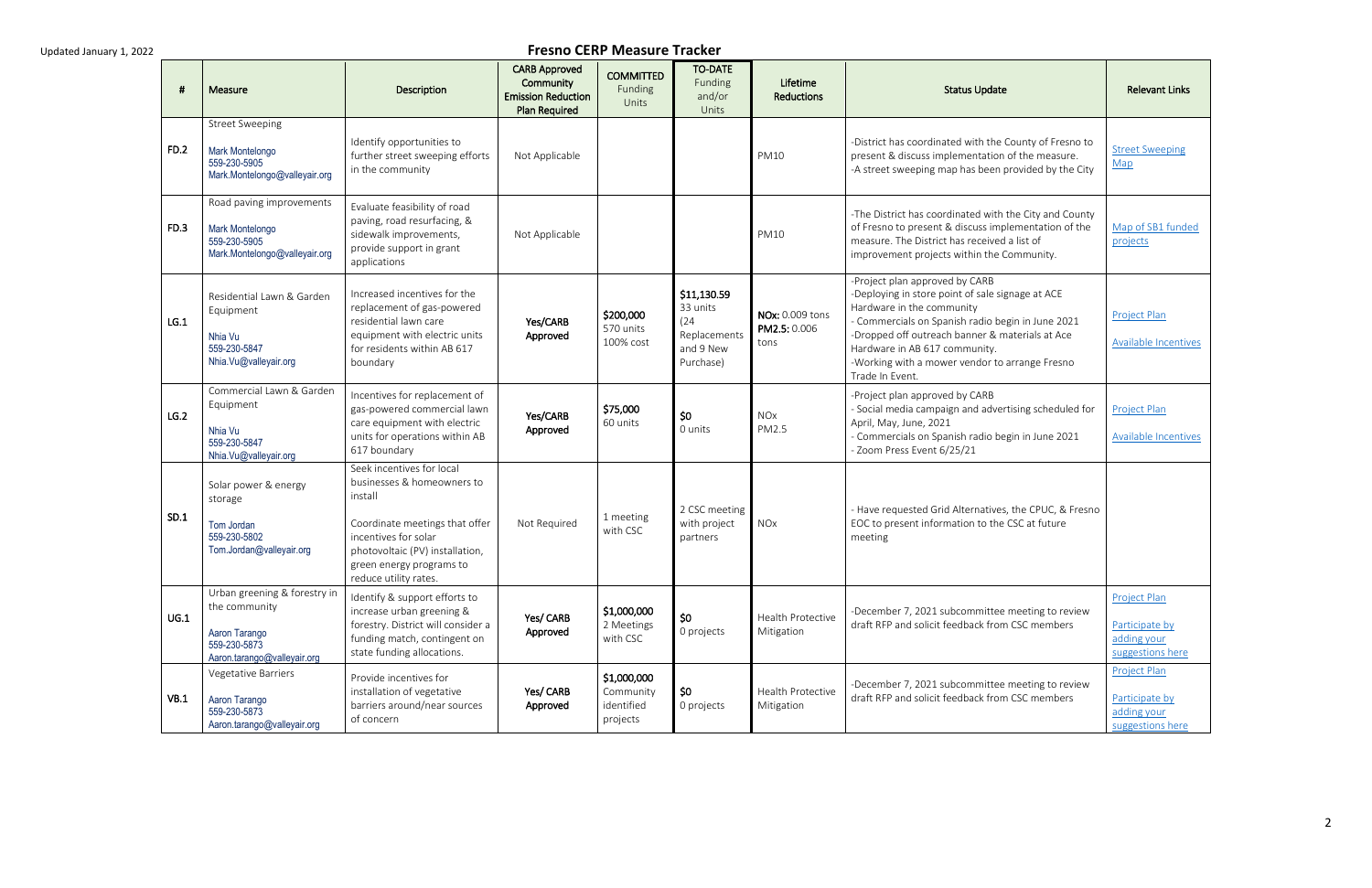| -#   | Measure                                                                                                                                        | Description                                                                                                                                                                | <b>CARB Approved</b><br>Community<br><b>Emission Reduction</b><br><b>Plan Required</b> | <b>COMMITTED</b><br>Funding<br>Units                                              | <b>TO-DATE</b><br>Funding<br>and/or<br>Units | Lifetime<br><b>Reductions</b>          | <b>Status Update</b>                                                                                                                                                                                                                                                                                        | <b>Relevant Links</b>                                                 |
|------|------------------------------------------------------------------------------------------------------------------------------------------------|----------------------------------------------------------------------------------------------------------------------------------------------------------------------------|----------------------------------------------------------------------------------------|-----------------------------------------------------------------------------------|----------------------------------------------|----------------------------------------|-------------------------------------------------------------------------------------------------------------------------------------------------------------------------------------------------------------------------------------------------------------------------------------------------------------|-----------------------------------------------------------------------|
| CC.1 | Underfired charbroilers<br>Jon Klassen<br>559-230-5809<br>Jon.Klassen@valleyair.org                                                            | Incentive program for<br>underfired charbroilers for<br>installation of control<br>equipment to reduce<br>particulate emissions                                            | Yes                                                                                    | \$1,200,000<br>8 devices<br>100% cost                                             | \$0<br>0 devices                             | <b>PM2.5</b>                           | -Continuing outreach to solicit interest in program<br>-Ongoing targeted outreach to community restaurants<br>to take advantage of the program<br>-Will be working with restaurant stakeholder group to<br>assess best practices for program<br>-Working with city and county to develop model<br>ordinance |                                                                       |
| C.1  | Tune-In Tune-Up<br><b>Brian Dodds</b><br>559-230-5872<br>Brian.Dodds@valleyair.org                                                             | Host Tune-In Tune-Up Events<br>within Community                                                                                                                            | Yes/Pending CARB<br>Approval                                                           | \$1,000,000<br>1,250 vehicle<br>repairs                                           | \$0<br>0 units                               | <b>NOx</b>                             | -Partnered with Valley CAN who implements events<br>- Enhanced outreach focus for online virtual event<br>model based on COVID - 19 restrictions<br>-Submitted Project Plan to CARB for review on<br>08/02/2021.                                                                                            | Summary of<br>Community<br><b>Discussion</b>                          |
| C.2  | Drive Clean<br><b>Carrie Todd</b><br>559-230-6148<br>Carrie.Todd@valleyair.org                                                                 | Drive Clean incentive funding<br>for replacement of passenger<br>vehicles with battery electric<br>or plug-in hybrid vehicles for<br>South Central Fresno residents        | Yes                                                                                    | \$1,600,000<br>220 vehicles                                                       | \$0<br>0 units                               | <b>NOx</b><br>PM2.5                    | - Partnered with Valley CAN who helps administer the<br>program<br>- Developing project plan for CARB                                                                                                                                                                                                       |                                                                       |
| C.5  | Increased Educational<br>Training for EV Mechanics<br>Aaron Tarango<br>559-230-5873<br>Aaron.tarango@valleyair.org                             | Incentive program for<br>educational training for EV<br>mechanics                                                                                                          | Yes/Pending CARB<br>Approval                                                           | \$75,000<br>5 training<br>courses                                                 | \$0<br>0 courses                             | <b>Health Protective</b><br>Mitigation | - Submitted Project Plan to CARB 2/24/2021                                                                                                                                                                                                                                                                  | <b>Project Plan</b>                                                   |
| PF.1 | Public Fleet Vehicles<br>Nhia Vu<br>559-230-5847<br>Nhia.Vu@valleyair.org                                                                      | Enhance outreach & access to<br>incentive funding for Replacing<br>older public fleet vehicles with<br>new, clean-vehicle technology                                       | Yes                                                                                    | \$8,000,000<br>400 vehicles                                                       | \$0<br>0 vehicles                            |                                        | - Developing project plan for CARB<br>-Conducting outreach to public agencies to take<br>advantage of program                                                                                                                                                                                               | District update on<br><b>CARB</b> guideline<br>development<br>process |
| IR.1 | Idling-Reduction Strategy:<br>Reducing Automobile Idling<br>Near Sensitive Receptors<br>Jamie Holt<br>559-230-5850<br>Jamie.Holt@valleyair.org | Automobile idle-reduction<br>outreach                                                                                                                                      | Not Required                                                                           | 30 bilingual<br>idle-reduction<br>signs<br>presentations<br>on vehicle<br>exhaust | 30 signs<br>created                          | <b>Health Protective</b><br>Mitigation | - Worked with CSC to get specific feedback on<br>outreach measures<br>-Work with CSC to identify locations for signs<br>-Partnering with City of Fresno to plan sign deployment                                                                                                                             |                                                                       |
| HD.1 | Heavy-Duty Trucks<br>Jeannine Tackett<br>559-230-5843<br>Jeannine.Tackett@valleyair.org                                                        | Heavy duty truck replacement<br>with zero & near zero emission<br>technology                                                                                               | Yes/Pending CARB<br>Approval                                                           | \$7,500,000<br>75 diesel<br>trucks<br>50% cost                                    | \$0<br>0 units                               | NOx<br>PM2.5                           | - Addressed comments from CARB on project plan and<br>resubmitted on 08/02/2021<br>-Will return to CSC for direction on outreach                                                                                                                                                                            | Project Plan                                                          |
| HD.2 | Yard Trucks & Truck<br>Refrigeration Units (TRUs)<br>Jeannine Tackett<br>559-230-5843<br>Jeannine.Tackett@valleyair.org                        | Provide incentive funding for<br>to replace diesel powered yard<br>trucks or transport<br>refrigeration units & related<br>infrastructure with zero<br>emission technology | Yes/Pending CARB<br>Approval                                                           | \$3,500,000<br>25 units<br>50% cost                                               | \$0<br>0 units                               | <b>NOx</b><br>PM2.5                    | - Submitted Project Plan to CARB 2/24/2021<br>-Will return to CSC for direction on outreach                                                                                                                                                                                                                 | <b>Project Plan</b>                                                   |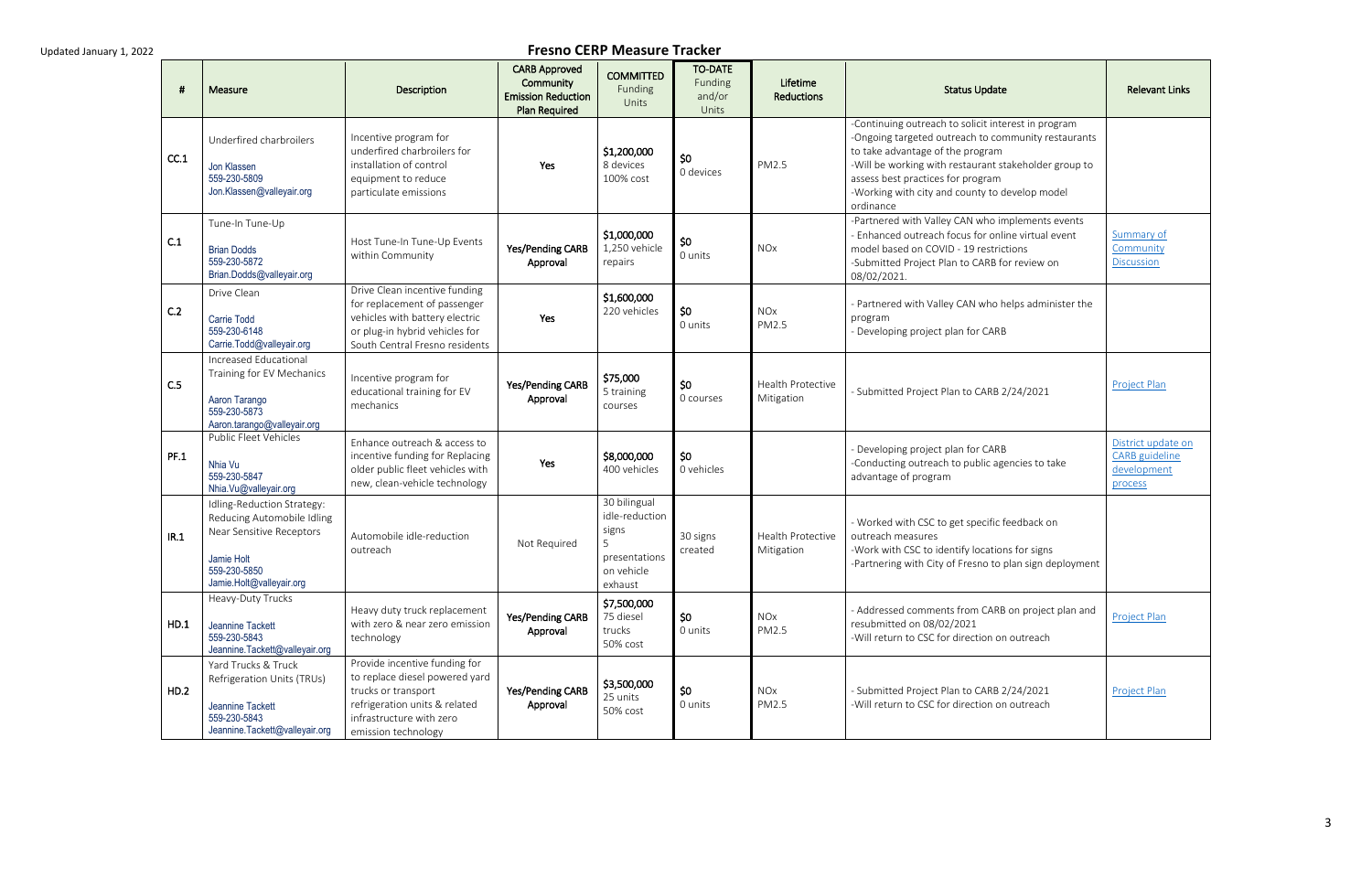|       | Measure                                                                                                                      | Description                                                                                                                                                   | <b>CARB Approved</b><br>Community<br><b>Emission Reduction</b><br><b>Plan Required</b> | <b>COMMITTED</b><br>Funding<br>Units       | <b>TO-DATE</b><br>Funding<br>and/or<br>Units                  | Lifetime<br><b>Reductions</b>     | <b>Status Update</b>                                                                                                                                                                                                             | <b>Relevant Links</b>                                                                    |
|-------|------------------------------------------------------------------------------------------------------------------------------|---------------------------------------------------------------------------------------------------------------------------------------------------------------|----------------------------------------------------------------------------------------|--------------------------------------------|---------------------------------------------------------------|-----------------------------------|----------------------------------------------------------------------------------------------------------------------------------------------------------------------------------------------------------------------------------|------------------------------------------------------------------------------------------|
| HD.3  | Charging Plugs for Trucks<br>Jeannine Tackett<br>559-230-5843<br>Jeannine.Tackett@valleyair.org                              | Provide incentive funding for<br>charging infrastructure at<br>distribution centers,<br>warehouse, & other types of<br>freight facilities to reduce<br>idling | Yes                                                                                    | \$100,000<br>33 plugs                      | \$0<br>0 units                                                | <b>NOx</b><br>PM2.5               | - Developing project plan for CARB<br>-Will return to CSC for direction on outreach                                                                                                                                              | District update on<br><b>CARB</b> guideline<br>development<br>process                    |
| HD.4  | Alternative Fuel Fueling<br>Station<br>David Lopez<br>559-230-6144<br>David.Lopez@valleyair.org                              | Incentivize the development of<br>clean-vehicle fueling<br>infrastructure                                                                                     | <b>Not Required</b>                                                                    | \$1,000,000<br>1 natural gas<br>station    | \$1,668,510.20<br>2 stations                                  | Health Protective<br>Mitigation   | - Eligible under CAP guidelines                                                                                                                                                                                                  |                                                                                          |
| HD.6  | Enhanced Enforcement of<br>Statewide Anti-Idling<br>Regulation<br>Jason Lawler<br>559-230-5994<br>Jason.Lawler@valleyair.org | Additional targeted anti-idling<br>enforcement efforts<br>District & CARB will work with<br>CSC to identify heavy-duty<br>vehicle idling "hot spots"          | Not Required                                                                           | Targeted<br>surveillance                   | 240 hours of<br>surveillance                                  | Health Protective<br>Mitigation   | - Visited locations identified by CSC & CARB to have a<br>history of high idling activity<br>- District met with businesses of concern to discuss the<br>state idling regulation & to look for opportunities to<br>reduce idling | Q1 2020<br>Enforcement<br>Actions<br>Implementation of<br>Enforcement<br><b>Measures</b> |
| HD.7  | <b>Electric School Buses</b><br><b>Crystal Yunker</b><br>559-230-5961<br>Crystal.Yunker@valleyair.org                        | Incentive program for<br>replacing older diesel school<br>buses with zero or near-zero<br>emission buses                                                      | Not Required                                                                           | \$6,400,000<br>16 buses<br>100% cost       | \$0<br>0 units<br><b>PLUS</b><br>8 buses<br>Fowler<br>Unified | <b>NOx</b><br>PM2.5               | - Subcommittee formed<br>- Eligible for CAP funding<br>- Ongoing discussions with local school districts on<br>potential bus routes that could utilize electric busses                                                           | Summary of<br>Community<br><b>Discussion</b><br><b>Available Incentives</b>              |
| HD.10 | Railcar Movers/Switchers<br>Aaron Tarango<br>559-230-5873<br>Aaron.tarango@valleyair.org                                     | Replacing older diesel railcar<br>movers & switcher<br>locomotives with new clean-<br>engine technology                                                       | Not Required                                                                           | \$4,100,000<br>3 units<br>95% cost         | \$358,991<br>1 units                                          | NOx: 5.8 tons<br>PM2.5: 0.32 tons | - Penny Newman Grain to replace railcar<br>- Eligible for CAP funding                                                                                                                                                            | Summary of<br>Community<br><b>Discussion</b>                                             |
| HD.11 | Heavy Duty Truck Rerouting<br><b>Brian Dodds</b><br>559-230-5872<br>Brian.Dodds@valleyair.org                                | Funding to work with City of<br>Fresno to conduct heavy duty<br>truck rerouting study in AB 617<br>boundary                                                   | Yes/CARB<br>Approved                                                                   | \$500,000<br>1 study<br>Up to 100%<br>cost | \$0<br>0 units                                                | Health Protective<br>Mitigation   | -Subcommittee formed & City of Fresno drafted RFP<br>-APCO to execute necessary agreements with City<br>-Waiting for city to provide updated draft language on<br><b>RFP</b>                                                     | City of Fresno<br>update<br>presentation<br>Draft RFP<br><b>Project Plan</b>             |
| HD.12 | Promote the use of Biodiesel<br>& Renewable Diesel Fuels                                                                     | Use of Biodiesel & Renewable<br>Diesel Fuels                                                                                                                  | Not Required                                                                           |                                            |                                                               | <b>NOx</b><br>PM2.5               | -District to combine efforts with HD.4, Alternative Fuel<br>Station Infrastructure                                                                                                                                               |                                                                                          |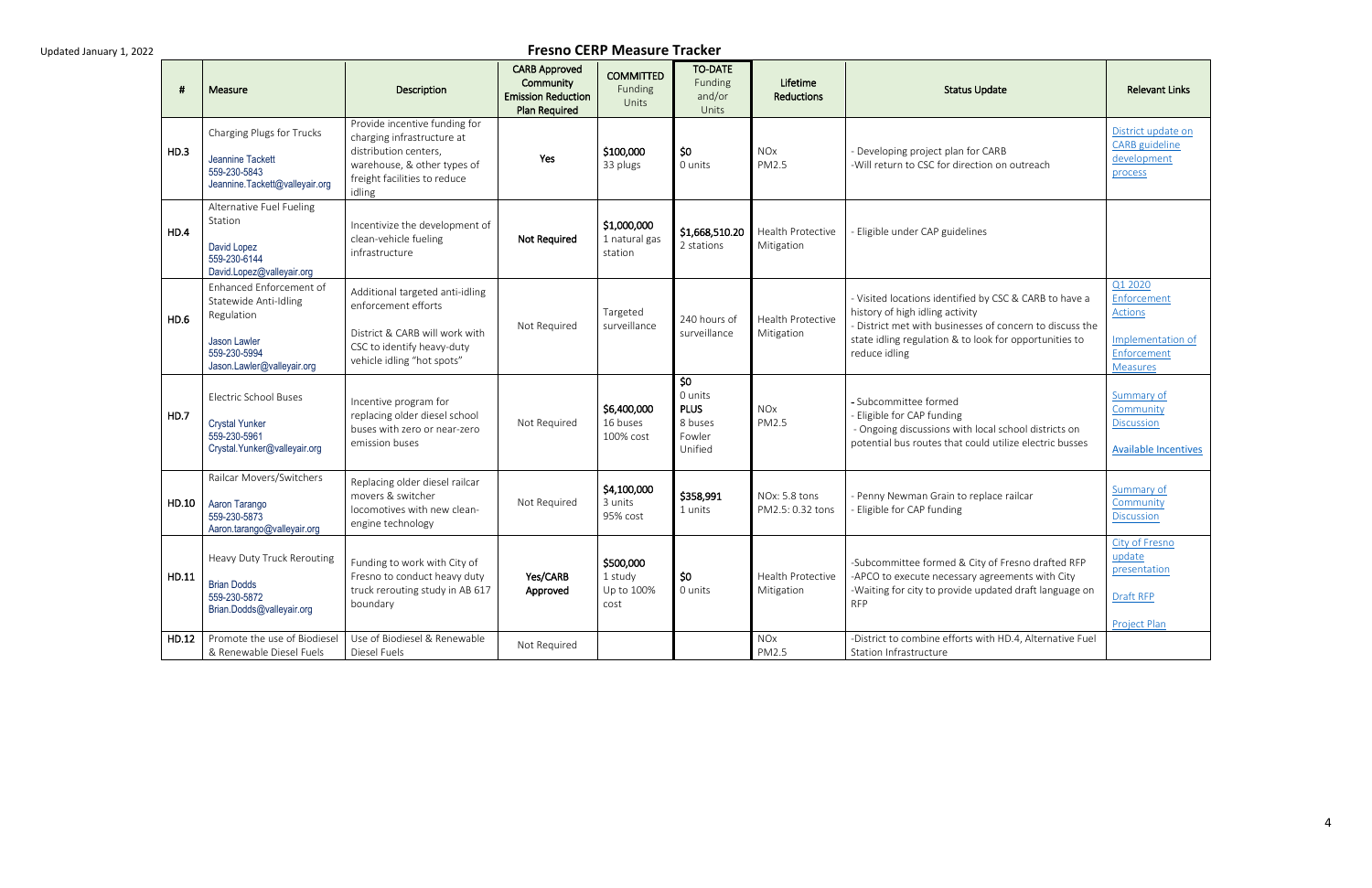| -#   | Measure                                                                                                                                                               | Description                                                                                                                                                                | <b>CARB Approved</b><br>Community<br><b>Emission Reduction</b><br>Plan Required | <b>COMMITTED</b><br>Funding<br>Units                                 | <b>TO-DATE</b><br>Funding<br>and/or<br>Units                                                    | Lifetime<br><b>Reductions</b>          | <b>Status Update</b>                                                                                                                                                                                                                                                                                                                                                                                                                                                                                                                                                                                                                                                                                                                                                                                            | <b>Relevant Links</b>                                                                                                                                                                                                                                                                                            |
|------|-----------------------------------------------------------------------------------------------------------------------------------------------------------------------|----------------------------------------------------------------------------------------------------------------------------------------------------------------------------|---------------------------------------------------------------------------------|----------------------------------------------------------------------|-------------------------------------------------------------------------------------------------|----------------------------------------|-----------------------------------------------------------------------------------------------------------------------------------------------------------------------------------------------------------------------------------------------------------------------------------------------------------------------------------------------------------------------------------------------------------------------------------------------------------------------------------------------------------------------------------------------------------------------------------------------------------------------------------------------------------------------------------------------------------------------------------------------------------------------------------------------------------------|------------------------------------------------------------------------------------------------------------------------------------------------------------------------------------------------------------------------------------------------------------------------------------------------------------------|
| LU.1 | Land Use/Sustainable<br>Development: Support<br>Projects that Reduce VMT<br>Mark Montelongo<br>559-230-5905<br>Mark.Montelongo@valleyair.org                          | Partner with the City of Fresno<br>to identify opportunities to<br>provide support for projects<br>that reduce VMT                                                         | Not Required                                                                    | Potential<br>match<br>funding<br>support to<br>eligible<br>projects. | 13 meetings<br>with the City                                                                    | Health Protective<br>Mitigation        | - Developed language for land use projects on<br>promoting the reduction vehicle miles traveled<br>-Participated in City's General Plan process<br>-District commented on the South Central Fresno<br>Specific Plan environmental review process<br>-Coordinating with the City of Fresno and participating<br>in City-hosted meetings regarding land use actions in<br>community                                                                                                                                                                                                                                                                                                                                                                                                                               | District comments<br>on City of Fresno<br>General Plan Draft<br>Program<br>Environmental<br>Impact Report.<br><b>District comments</b><br>on City of Fresno's<br>Notice of<br>Preparation of an<br>Environmental<br><b>Impact Report for</b><br>Revisions to the<br>Fresno South<br><b>Central Specific Plan</b> |
| LU.2 | New Development: Provide<br>assistance during the CEQA<br>process<br>Mark Montelongo<br>559-230-5905<br>Mark.Montelongo@valleyair.org                                 | Work with the City & County<br>on active CEQA coordination                                                                                                                 | Not Required                                                                    |                                                                      | The District<br>has received<br>115 projects<br>for comment<br>under CEQA<br>as of<br>12/30/21. | <b>Health Protective</b><br>Mitigation | - Developed language for CEQA commenting letters to<br>draw attention to project-relevant community<br>measures<br>-Participated in City's General Plan process<br>-Commented on the South Central Fresno Specific Plan<br>- Formal District comments were submitted to the City<br>on 10/16/2020 regarding the Southwest Fresno<br>Specific Plan addendum, amendment application, and<br>rezone application. Comments were resubmit to the<br>Planning Commission for consideration during their<br>upcoming June 2 <sup>nd</sup> meeting<br>-Reoccurring meetings scheduled with the City of<br>Fresno, Planning Department, to enhance<br>communication of project timelines<br>-December 8, 2021 subcommittee meeting to provide<br>feedback on District/City Coordination<br>-Next meeting will be in 2022 | -City of Fresno<br>South Central<br>Fresno Specific Plan<br>environmental<br>review process.                                                                                                                                                                                                                     |
| LU.3 | Provide Education &<br>Outreach on Available Tools<br>for Public Information<br>Regarding Land Use Projects<br>Jamie Holt<br>559-230-5850<br>Jamie.Holt@valleyair.org | Work with the City to hold a<br>public workshop, inform public<br>of available tools, such as<br>FAASTER, and train community<br>members how to access/use<br>these tools. | Not Required                                                                    | 1 public<br>workshop                                                 | 0 work-<br>shops                                                                                | Health Protective<br>Mitigation        | -Participated in City's General Plan process<br>-Hosted Aug. 27, 2019 meeting with CSC and City to<br>demonstrate tools<br>- October 5, 2021 subcommittee reviewed draft MOU<br>letter to integrate this type of measures. Next steps to<br>make changes based on CSC comments<br>-December 8, 2021 subcommittee meeting to provide<br>feedback on District/City Coordination<br>-Next meeting will be in 2022                                                                                                                                                                                                                                                                                                                                                                                                  | City of Fresno Portal<br>to track project<br>progress<br><b>FAASTER (Fresno's</b><br>Accelerated<br><b>Application System</b><br>to Track Electronic<br>Reviews)<br><b>Large City of Fresno</b><br>Projects under<br>review                                                                                      |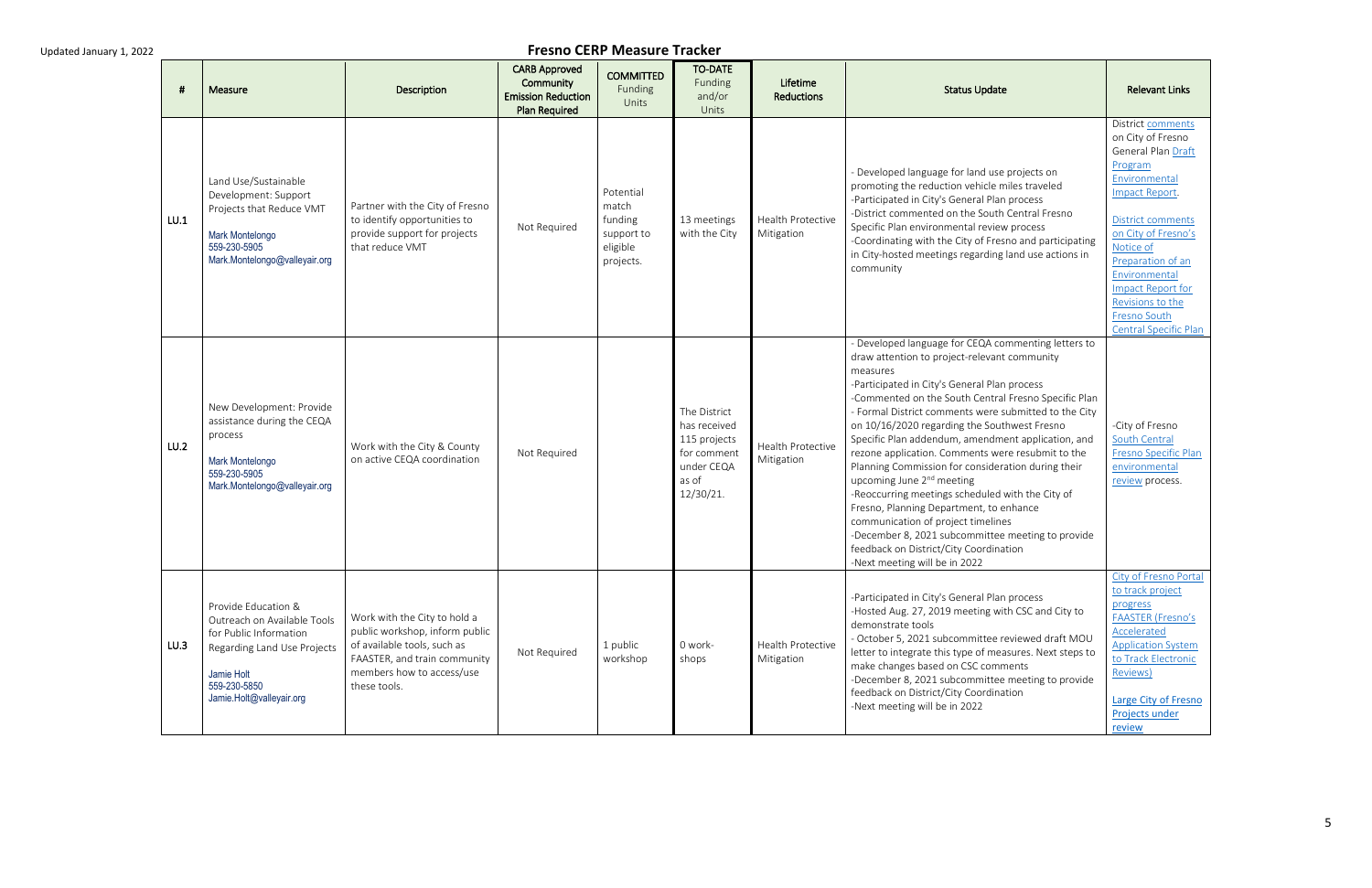|       | Measure                                                                                                                                          | Description                                                                                                                                                                             | <b>CARB Approved</b><br>Community<br><b>Emission Reduction</b><br><b>Plan Required</b> | <b>COMMITTED</b><br>Funding<br>Units                                                                                | <b>TO-DATE</b><br>Funding<br>and/or<br>Units                                            | Lifetime<br>Reductions                 | <b>Status Update</b>                                                                                                                                                                                                                                                                                                                                                                               | <b>Relevant Links</b>                                                                    |
|-------|--------------------------------------------------------------------------------------------------------------------------------------------------|-----------------------------------------------------------------------------------------------------------------------------------------------------------------------------------------|----------------------------------------------------------------------------------------|---------------------------------------------------------------------------------------------------------------------|-----------------------------------------------------------------------------------------|----------------------------------------|----------------------------------------------------------------------------------------------------------------------------------------------------------------------------------------------------------------------------------------------------------------------------------------------------------------------------------------------------------------------------------------------------|------------------------------------------------------------------------------------------|
| LU.4  | Collaborating to Enhance<br>Community Participation in<br>Land Use Processes<br>Mark Montelongo<br>559-230-5905<br>Mark.Montelongo@valleyair.org | Facilitate discussions with<br>community & land use<br>agencies, identify additional<br>opportunities to address<br>community concerns &<br>questions                                   | Not Required                                                                           | 1 Meeting                                                                                                           | 12 Meetings<br>with City                                                                | Health Protective<br>Mitigation        | - October 5, 2021 subcommittee reviewed draft MOU<br>letter to integrate this type of measures. Next steps to<br>make changes based on CSC comments.<br>-December 8, 2021 subcommittee meeting to provide<br>feedback on District/City Coordination<br>-Next meeting will be in 2022                                                                                                               |                                                                                          |
|       | Seek MOU or other<br>mechanism to work closely<br>with City of Fresno<br>Mark Montelongo<br>559-230-5905<br>Mark.Montelongo@valleyair.org        | Establish MOU or alternative<br>mechanism with City of Fresno<br>and the County to strengthen<br>working relationship with<br>agencies that have land use &<br>transportation authority | Not Required                                                                           | 1 MOU                                                                                                               | MOU<br>discussion<br>underway                                                           | <b>Health Protective</b><br>Mitigation | *Highest priority of the CSC*<br>-As of May 7, 2021, seven CSC members volunteered<br>to participate in a subcommittee for this measure.<br>- October 5, 2021 subcommittee reviewed draft MOU<br>letter. Next steps to make changes based on CSC<br>comments<br>-December 8, 2021 subcommittee meeting to provide<br>feedback on District/City Coordination<br>-Next meeting will be in 2022       |                                                                                          |
| IAQ.1 | Weatherization & enhanced<br>energy efficiency<br>Jamie Holt<br>559-230-5850<br>Jamie.Holt@valleyair.org                                         | Provide increased<br>outreach/access to incentive<br>funding for low-income<br>residents community to<br>receive weatherization and<br>energy efficiency services.                      | Not Required                                                                           | 1 CSC<br>meeting with<br>partner<br>agencies                                                                        | 2 CSC<br>meetings                                                                       | <b>Health Protective</b><br>Mitigation | - Olivine presented during May CSC Meeting<br>-Working with Fresno EOC & Grid Alternatives on<br>promotional material<br>- Exploring targeted social media or mailer distribution                                                                                                                                                                                                                  | <b>Olivine Presentation</b><br>on Energy Program<br>& RESIDENT-ONLY<br><b>INCENTIVES</b> |
| SC.1  | Air Filtration Systems in<br>Community Schools<br>Jeannine Tackett<br>559-230-5843<br>Jeannine.Tackett@valleyair.org                             | Incentive program to install<br>advanced air filtration systems<br>in community schools                                                                                                 | Not Required                                                                           | \$1,500,000<br>55 schools                                                                                           | \$0<br>0 schools                                                                        | <b>Health Protective</b><br>Mitigation | - High-priority measure, CAP guidelines already in place<br>-2 <sup>nd</sup> subcommittee meeting<br>-Held meeting with Fresno Unified Trustees &<br>subcommittee<br>-Ongoing coordination with school district to assess<br>best practices and program needs<br>-Governing Board approved program implementation<br>in January                                                                    | <b>Available Incentives</b>                                                              |
| O.1   | Community Air Quality<br>Outreach Strategy<br><b>Heather Heinks</b><br>559-230-5898<br>Heather.Heinks@valleyair.org                              | Community Air Quality<br>Outreach                                                                                                                                                       | Not Required                                                                           | 4 community<br>meetings<br>1 targeted<br>social media<br>campaign<br>4 community<br>spaces for<br>posted AQ<br>info | 1 targeted<br>social media<br>campaign                                                  | Health Protective<br>Mitigation        | -Virtual town hall event held on April 30 for<br>residents and businesses<br>- Air Quality awareness social campaign, summer<br>2021<br>- Social Media ads promoting myRAAN.com<br>- Developed Air Quality Monitoring Outreach Plan,<br>upcoming subcommittee Nov meeting TBD<br>-Investigated Peach Jar, and text based messaging to<br>connect with parents and schools within the<br>community. | Summary of<br>Community<br><b>Discussion</b>                                             |
| O.2   | Sharing Clean Air Efforts &<br>How Communities Can Get<br>Involved<br><b>Heather Heinks</b><br>559-230-5898<br>Heather.Heinks@valleyair.org      | Outreach to share clean air<br>efforts                                                                                                                                                  | Not Required                                                                           | 4 community<br>meetings<br>1 targeted<br>social media<br>campaign                                                   | Sept. – Dec.<br>2020: Full<br>page monthly<br>advertisement<br>in AG Source<br>Magazine | Health Protective<br>Mitigation        | -Virtual town hall event held on April 30 for<br>residents and industry<br>- Air Quality tools info social campaign, summer<br>2021<br>-Social media promoting Burn Cleaner, CGYM, Tune<br>In And Tune Up, and AB 617 implementation<br>-Planning a Fresno Lawn Mower Trade In Event<br>where we can connect with the community on air<br>quality.                                                 | Summary of<br>Community<br><b>Discussion</b>                                             |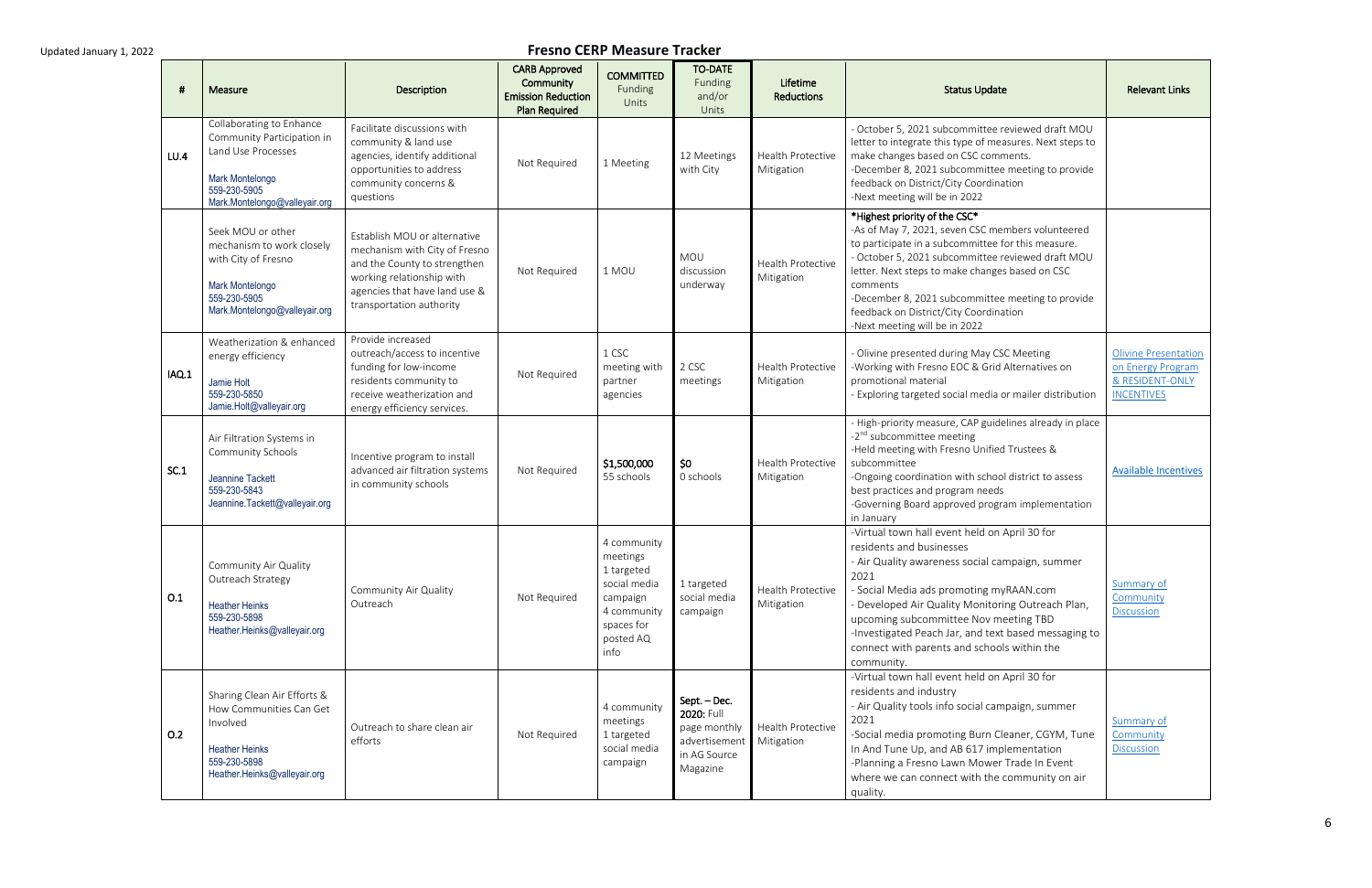| - 41 | Measure                                                                                                                                                             | Description                                                                                                                                                                                                                                    | <b>CARB Approved</b><br>Community<br><b>Emission Reduction</b><br><b>Plan Required</b> | <b>COMMITTED</b><br>Funding<br>Units                                                                             | <b>TO-DATE</b><br>Funding<br>and/or<br>Units                    | Lifetime<br><b>Reductions</b>                       | <b>Status Update</b>                                                                                                                                                                                                                                                      | <b>Relevant Links</b>                                                                                                                       |
|------|---------------------------------------------------------------------------------------------------------------------------------------------------------------------|------------------------------------------------------------------------------------------------------------------------------------------------------------------------------------------------------------------------------------------------|----------------------------------------------------------------------------------------|------------------------------------------------------------------------------------------------------------------|-----------------------------------------------------------------|-----------------------------------------------------|---------------------------------------------------------------------------------------------------------------------------------------------------------------------------------------------------------------------------------------------------------------------------|---------------------------------------------------------------------------------------------------------------------------------------------|
| O.3  | Joint Advocacy for<br>Continued & Additional<br>Funding to Support Air<br>Quality Improvement<br>Measures<br>Tom Jordan<br>559-230-5802<br>Tom.Jordan@valleyair.org | CARB, District, & CSC will work<br>to advocate for continued<br>funding from the state to<br>implement AB 617                                                                                                                                  | Not Required                                                                           |                                                                                                                  |                                                                 | Health Protective<br>Mitigation                     | Bring funding opportunities to committee as<br>opportunities arise at the state level                                                                                                                                                                                     | Summary of<br>Community<br><b>Discussion</b>                                                                                                |
| SC.2 | HAL Schools: Increase<br>Participation<br><b>Heather Heinks</b><br>559-230-5898<br>Heather.Heinks@valleyair.org                                                     | Enroll all school districts within<br>boundary in Healthy Air Living<br>Schools Program                                                                                                                                                        | Not Required                                                                           | 5 school<br>districts                                                                                            | 4 of 5 school<br>districts<br>enrolled in<br><b>HAL Schools</b> | <b>Health Protective</b><br>Mitigation              | - Assessing level of community school involvement,<br>identifying opportunities to meet with school staff,<br>administrators & parents<br>-Contacting schools to secure opportunities to<br>participate in return to school activities.                                   | Summary of<br>Community<br><b>Discussion</b>                                                                                                |
| IS.1 | Provide incentives to plating<br>operations to further reduce<br>chrome emissions<br><b>Brian Clements</b><br>559-230-5921<br>Brian.Clements@valleyair.org          | Provide incentives to reduce<br>chrome emissions<br>Facilities installing advanced<br>control technologies to reduce<br>chromium emissions beyond<br>current rule levels may be<br>funded up to 80% of eligible<br>costs with a \$300,000 cap. | Not Required                                                                           |                                                                                                                  | \$0<br>0 projects                                               | <b>Health Protective</b><br>Mitigation              | - Identified potential reduction opportunities of<br>chromium emissions from the installation of control<br>technologies<br>-Chrome plating operations in community contacted<br>and expressed interest in potentially installing<br>additional controls with incentives. |                                                                                                                                             |
| IS.4 | Enhanced Inspection<br>Frequency<br>Jason Lawler<br>559-230-5994<br>Jason.Lawler@valleyair.org                                                                      | Increase frequency of<br>inspection at facilities that<br>have had an emission violation<br>over the past 3 years                                                                                                                              | Not Required                                                                           | 2 inspections<br>per calendar<br>for 5 years or<br>until 4<br>consecutive<br>inspections<br>with no<br>violation | 23 violations                                                   | <b>NOx</b><br>PM2.5<br><b>VOCs</b><br><b>Toxics</b> | Jan-Jul 2020:<br>23 violations documented                                                                                                                                                                                                                                 | June 2020: CSC<br>discussion. Meeting<br>agenda & notes<br>here<br>Implementation of<br><b>CERP Enforcement</b><br>Measures in SC<br>Fresno |
| IS.5 | Pilot Training Program for<br>Conducting Self-Inspections<br>at Gas Stations<br>Jason Lawler<br>559-230-5994<br>Jason.Lawler@valleyair.org                          | Pilot training program for<br>conducting self-inspections of<br>vapor recovery systems                                                                                                                                                         | Not Required                                                                           | Hands-on<br>training to all<br>52 gas<br>stations in<br>community                                                | Postponed<br>due to COVID                                       | VOCs                                                | - Train developed, but implementation delayed due to<br>COVID-19 and social distancing guidelines                                                                                                                                                                         | Implementation of<br><b>CERP Enforcement</b><br>Measures in SC<br>Fresno                                                                    |
| IS.6 | Provide Incentives to Install<br>Advanced Control<br>Technology<br>Jon Klassen<br>559-230-5809<br>Jon.Klassen@valleyair.org                                         | Provide potential incentives<br>for advanced control<br>technology, beyond existing<br>requirements                                                                                                                                            | Not Required                                                                           |                                                                                                                  |                                                                 | <b>Health Protective</b><br>Mitigation              | Evaluating potential advanced control technologies                                                                                                                                                                                                                        |                                                                                                                                             |